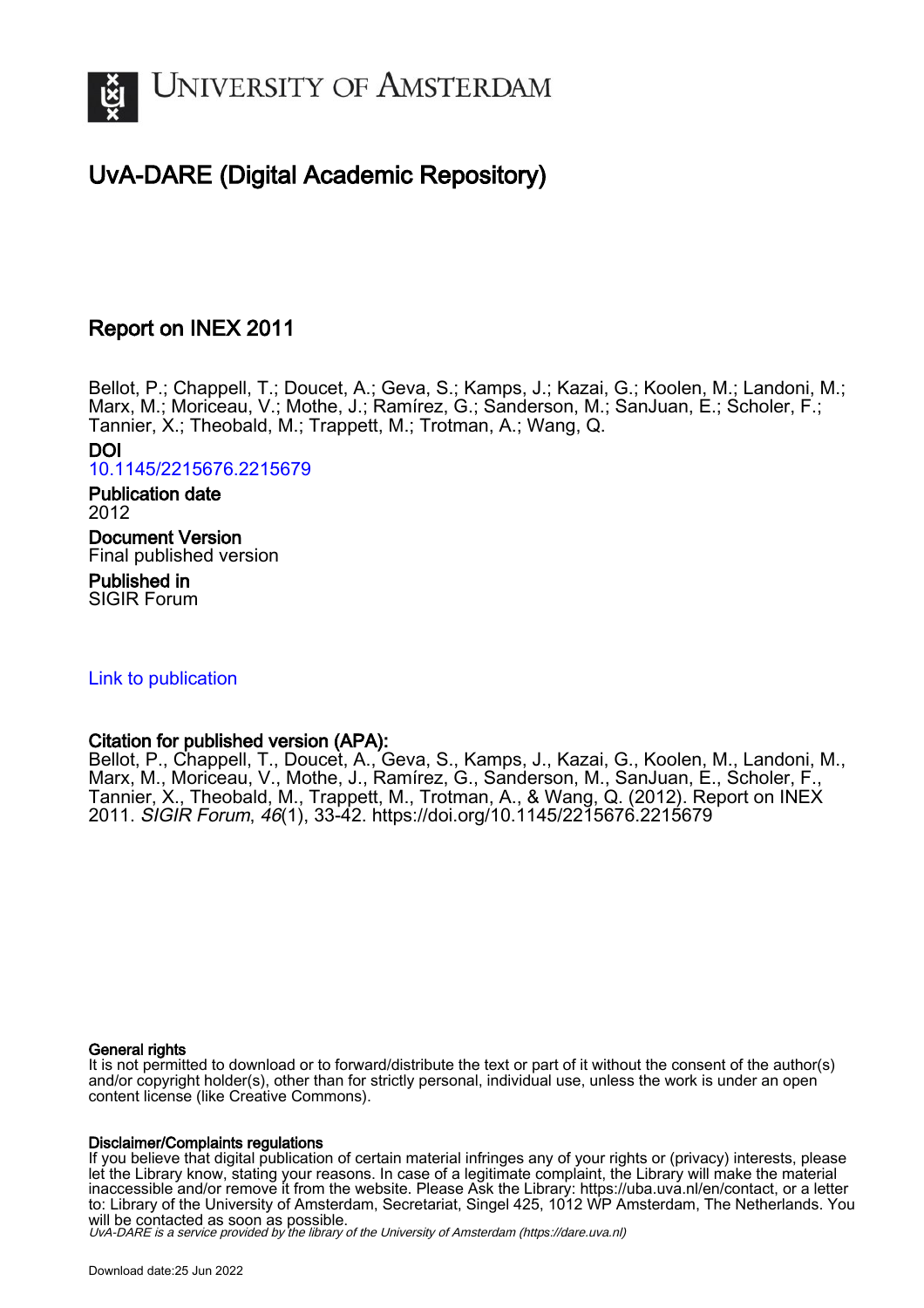# **Report on INEX 2011**

|  | P. Bellot T. Chappell A. Doucet S. Geva J. Kamps       |                     |
|--|--------------------------------------------------------|---------------------|
|  | G. Kazai M. Koolen M. Landoni                          | M. Marx V. Moriceau |
|  | J. Mothe G. Ramírez M. Sanderson E. Sanjuan F. Scholer |                     |
|  | X. Tannier M. Theobald M. Trappett A. Trotman Q. Wang  |                     |

#### **Abstract**

INEX investigates focused retrieval from structured documents by providing large test collections of structured documents, uniform evaluation measures, and a forum for organizations to compare their results. This paper reports on the INEX 2011 evaluation campaign, which consisted of a five active tracks: Books and Social Search, Data Centric, Question Answering, Relevance Feedback, and Snippet Retrieval. INEX 2011 saw a range of new tasks and tracks, such as Social Book Search, Faceted Search, Snippet Retrieval, and Tweet Contextualization.

## **1 Introduction**

Traditional IR focuses on pure text retrieval over "bags of words" but the use of structure such as document structure, semantic metadata, entities, or genre/topical structure—is of increasing importance on the Web and in professional search. INEX has been pioneering the use of structure for focused retrieval since 2002, by providing large test collections of structured documents, uniform evaluation measures, and a forum for organizations to compare their results.

INEX 2011 was an exciting year for INEX in which a number of new tasks and tracks started, including Social Search, Faceted Search, Snippet Retrieval, and Tweet Contextualization. In total five research tracks were included, which studied different aspects of focused information access:

- **Books and Social Search Track** investigating techniques to support users in searching and navigating books, metadata and complementary social media. The *Social Search for Best Books Task* studies the relative value of authoritative metadata and usergenerated content using a collection based on data from Amazon and LibraryThing. The *Prove It Task* asks for pages confirming or refuting a factual statement, using a corpus of the full texts of 50k digitized books.
- **Data Centric Track** investigating retrieval over a strongly structured collection of documents based on IMDb. The *Ad Hoc Search Task* has informational requests to be answered by the entities in IMDb (movies, actors, directors, etc.). The *Faceted Search* Task asks for a restricted list of facets and facet-values that will optimally guide the searcher toward relevant information.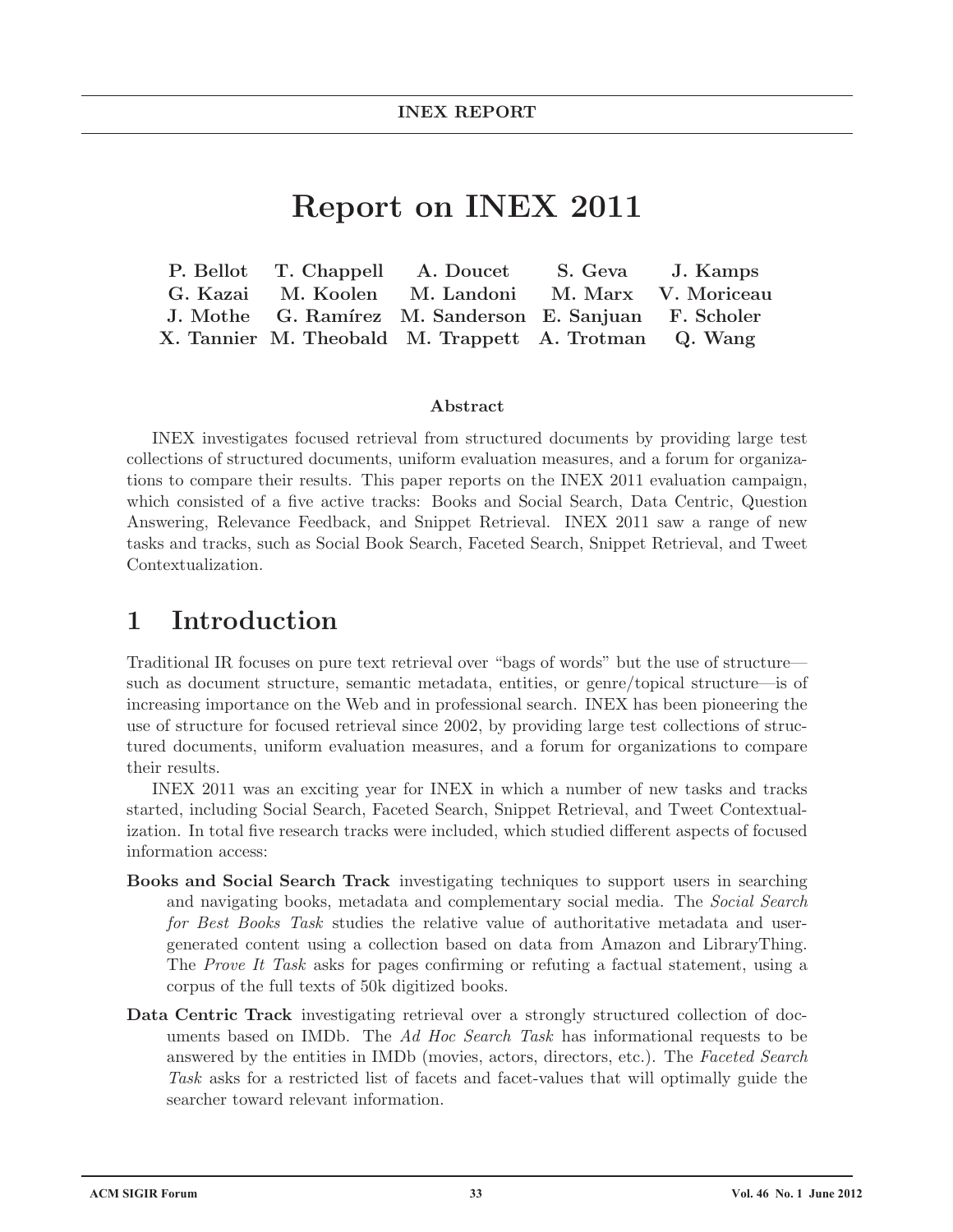- **Question Answering Track** investigating tweet contextualization, answering questions of the form "what is this tweet about?" with a synthetic summary of contextual information grasped from Wikipedia and evaluated by both the relevant text retrieved, and the "last point of interest."
- **Relevance Feedback Track** investigating the utility of incremental passage level relevance feedback by simulating a searcher's interaction. An unconventional evaluation track where submissions are executable computer programs rather than search results.
- **Snippet Retrieval Track** investigating how to generate informative snippets for search results. Such snippets should provide sufficient information to allow the user to determine the relevance of each document, without needing to view the document itself.

In the rest of this paper, we discuss the aims and results of the INEX 2011 tracks in relatively self-contained sections: the Books and Social Search track (Section 2), the Data Centric track (Section 3), the Question Answering track (Section 4), the Relevance Feedback track (Section 5), and the Snippet Retrieval track (Section 6).

# **2 Books and Social Search Track**

In this section, we will briefly discuss the aims, results and future plans of the INEX 2011 Books and Social Search Track. Further details are in [5].

### **2.1 Aims and Tasks**

The goal of the INEX Book Track is to evaluate techniques for supporting users in searching, navigating and reading book metadata and full texts of digitised books. Toward this goal, the track provides opportunities to explore research questions around four areas: The *Social Search for Best Books* (SB) task, framed within the user task of searching a large online book catalogue for a given topic of interest, aims at comparing retrieval effectiveness from traditional book descriptions, e.g., library catalogue information, and user-generated content such as reviews, ratings and tags. The *Prove It* (PI) task aims to test focused retrieval approaches on collections of books, where users expect to be pointed directly at relevant book parts that may help to confirm or refute a factual claim. The *Structure Extraction* (SE) task aims at evaluating automatic techniques for deriving structure from OCR data and building hyperlinked table of contents. The *Active Reading* (ART) task aims to explore suitable user interfaces to read, annotate, review, and summarise multiple books.

A total of 47 organizations registered for the track, but only 10 groups took an active role. In this section, we will briefly discuss the SB and PI tasks. Further details on all four tasks are available in [5].

### **2.2 Test Collections**

The SB task was newly introduced this year and is centered around the Amazon+Library-Thing collection of 2.8 million book descriptions in XML, containing library catalogue information as well as user-generated content (UGC) in the form of ratings, reviews and tags from Amazon and LibraryThing. Searchers are no longer limited to the information in library catalogues, but can use descriptions and opinions of other readers to search for and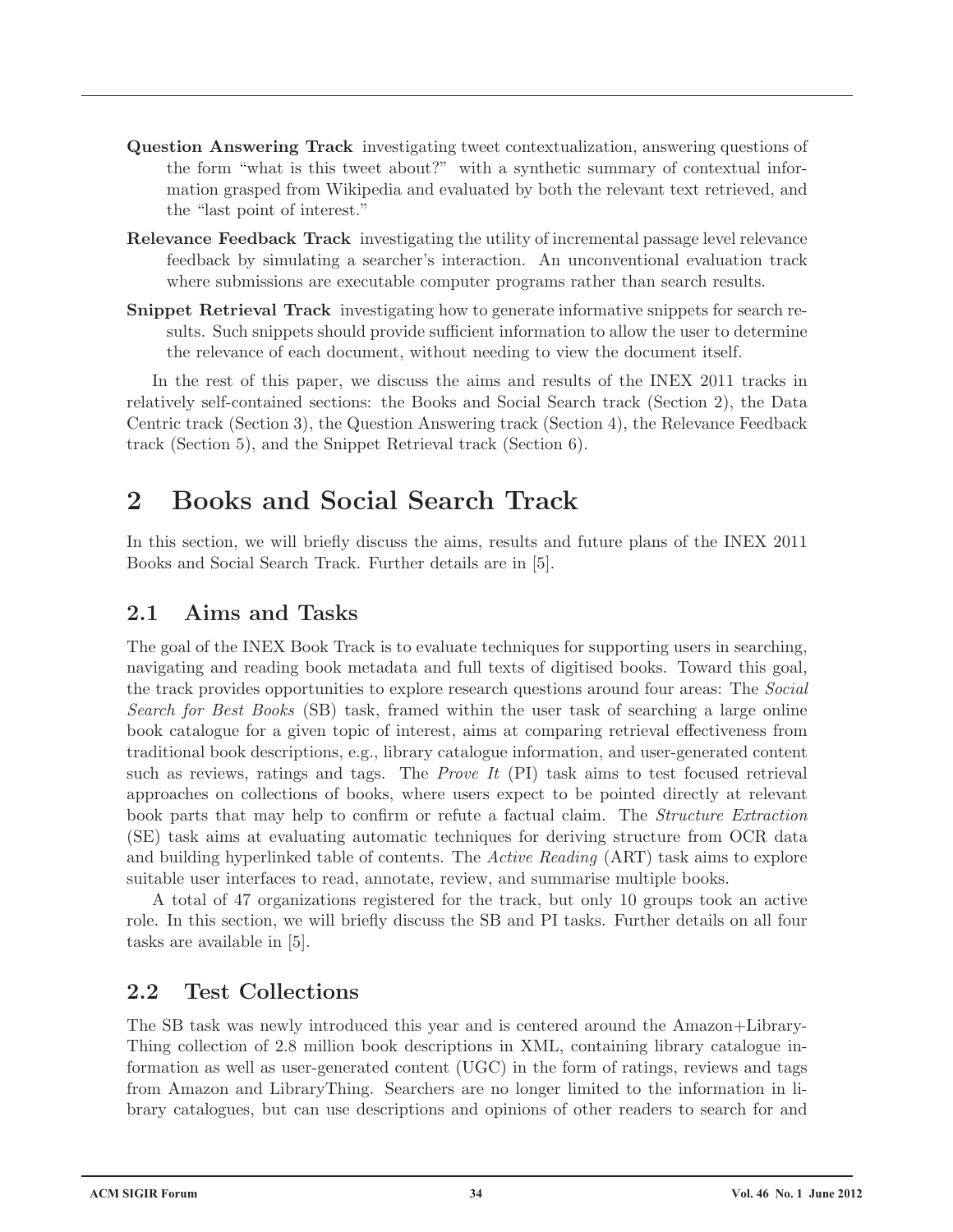select books. Currently, few search systems allow to search on UGC, and the aim of the SB task is to investigate its value for book search. The LibraryThing discussion forums are used as a source of book requests and 211 discussion topics across a broad range of subject and genres were selected for the test collection. We use the recommendation from other members as relevance judgments for evaluation. The topics from LibraryThing reveal an interesting aspect of book search in a social environment. Readers ask for recommendations that are readable for particular age groups, have good story lines or fun characters, books that are engaging or though-provoking. Such aspects are not (well) covered by traditional metadata.

The PI task builds on a collection of over 50,000 digitized out-of-copyright books of different genre (e.g., history books, text books, reference works, novels and poetry) marked up in XML. The task was first run in 2010 and was kept the same for 2011, including the 21 topics for evaluation. Most topics consist of complex factual statements with multiple atomic facts. This creates difficulties for judging, as individual parts can be confirmed or refuted on a page without the other parts being mentioned. In addition to the 6,537 pages judged last year, this year 535 pages were judged by one participating team and 419 pages were judged using AMT, to ensure all top 10 results of all official submissions were judged.

#### **2.3 Results**

Four teams together submitted 22 runs for the SB task. We selected 12 fiction-related and 12 non-fiction-related topics for further analysis using AMT. The top 10 results of the 22 runs were pooled and we ask workers on Amazon Mechanical Turk (AMT) to judge books both on topical relevance and whether they are good enough to recommend as the best books on the topic. The official evaluation measure is nDCG@10.

Results show there is not much difference in performance on fiction and non-fiction book requests. However, the relevance judgment from AMT lead to a different system ranking than the suggestions from the LT forums. This supports the intuition that the requests from the LT forums represent a different scenario than ad hoc search for topical relevance. Preliminary analysis also suggests that workers treated relevance and recommendation similarly, although for recommendation the Amazon reviews are much more effective than other parts of the book descriptions. Perhaps the similarity is due to the setup of the experiment, where we asked a single worker to judge both relevance and recommendation, encouraging workers to make judgments dependent upon each other.

Two teams together submitted 21 runs for the PI task. The team from University of Massachusetts submitted the best runs, beating both participants from this and last year. Their best run always returned a confirming or refuting page at the first rank and on average of 6 confirm/refute pages in the top 10.

### **2.4 Outlook**

In this first year of the Social Search for Best Books task we found little difference between fiction and non-fiction book requests and between relevance and recommendation. Next year we will ask assessors to make judgments on specific aspects of relevance independently. We want to explicitly look at aspects such as reading level, interestingness, genre, topical relevance and recommendation. For the Prove It task we will make the topics more structured, such that atomic parts of complex statements can be judged individually.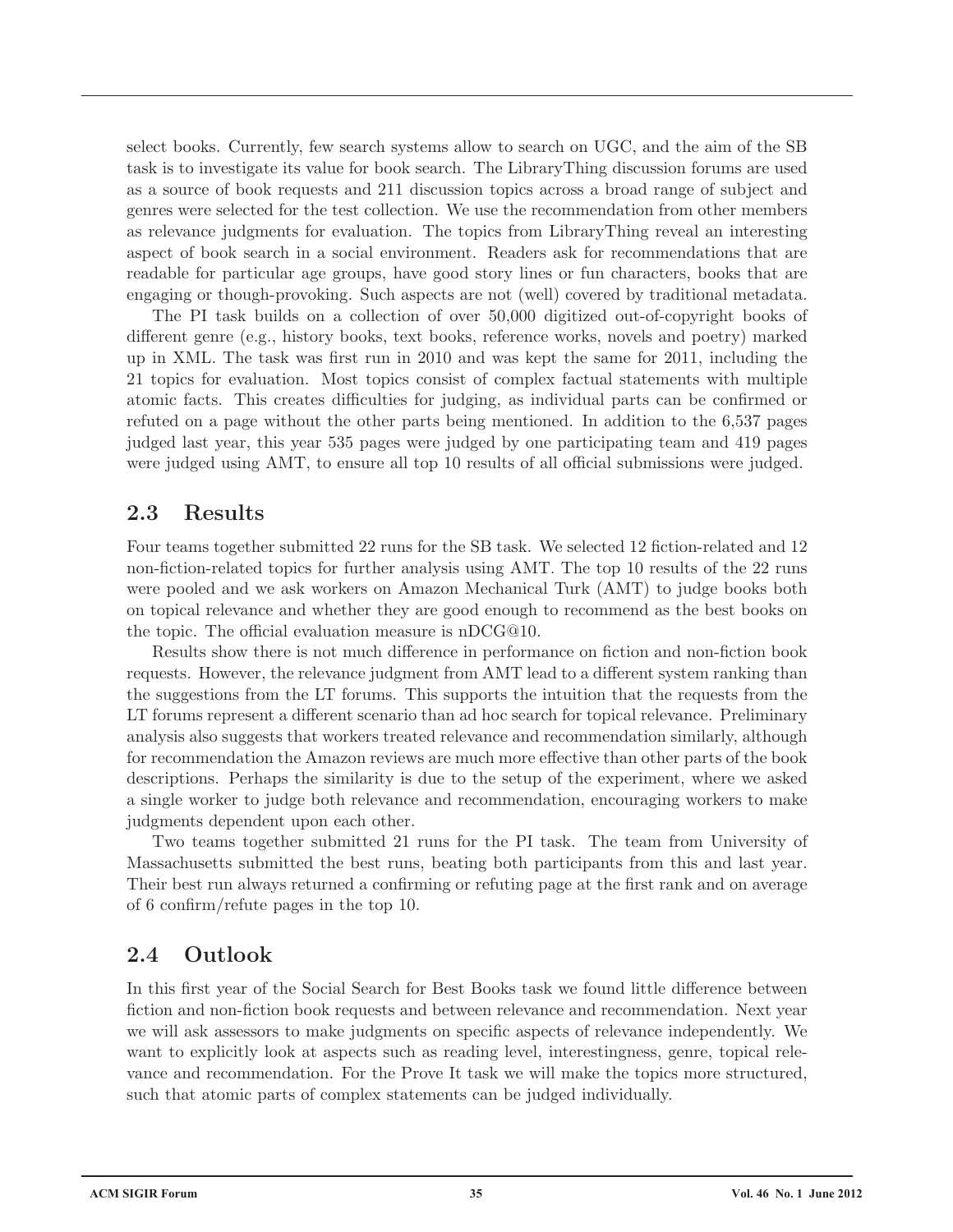# **3 Data Centric Track**

In this section, we will briefly discuss the INEX 2011 Data Centric Track. Further details are in [12].

### **3.1 Aims and Tasks**

The goal of the Data Centric Track is to investigate retrieval techniques on highly structured XML data, where the structure is rich and carries semantic information about objects and their relationships. With richly structured XML data, we may ask how well such structural information could be exploited to improve ad hoc retrieval performance and how it could be used in helping users navigate or explore large sets of results as in a faceted search system.

The INEX 2011 Data-Centric Track uses the same IMDB data collection as in 2010, which was generated from the IMDB dump on April 10, 2010. It features two tasks: the ad hoc search task and the faceted search task. The ad hoc search task consists of informational requests to be answered by the entities in the IMDB collection (movies, actors, directors, etc.); the faceted search task asks for a restricted hierarchy of facet-values that will optimally guide the searcher towards relevant information, which is especially useful when searchers information needs are vague or complex.

## **3.2 Test Collection**

Each participating group was asked to create a set of candidate topics, representative of real user needs. We asked participants to submit challenging topics, i.e., topics that could not be easily solved by a current search engine or DB system. Both Content Only (CO) and Content And Structure (CAS) variants of the information need were requested. As for the faceted search task, each topic consists of a general topic as well as a subtopic that refines the general topic by specifying a particular interest of it. For example, animation is a general topic and animation fairy-tale could be a subtopic for it. In total, 8 participating groups submitted 25 valid ad hoc topics and 15 valid general topics along with their 20 subtopics. We added the 20 subtopics to the ad hoc task. Thus, altogether we got 45 topics for the ad hoc search task and 15 topics for the faceted search task. Among them, 38 ad hoc topics were assessed by the participants who submitted runs. The relevance result of a general topic was thought to be that of all or any of its subtopics. So a total of 38 ad hoc topics and 13 faceted search topics were used in evaluations.

Each ad hoc run contains a maximum of 1,000 results per topic in the TREC format. Each faceted run consists of two files: one is the result file containing a ranked list of maximum 2,000 results per topic in the TREC format, and the other is the recommended facet-value file, which can be a static hierarchy of facet-values in XML format or a dynamic faceted search module. A reference result file generated using XPath and Lucene was provided by the organizers so that participants could submit only a facet-value file based on the reference result file.

## **3.3 Results**

A total of 9 active participants submitted 35 ad hoc search runs and 13 faceted search runs. The TREC MAP metric, as well as P@5, P@10, P@20 and so on, was used to measure the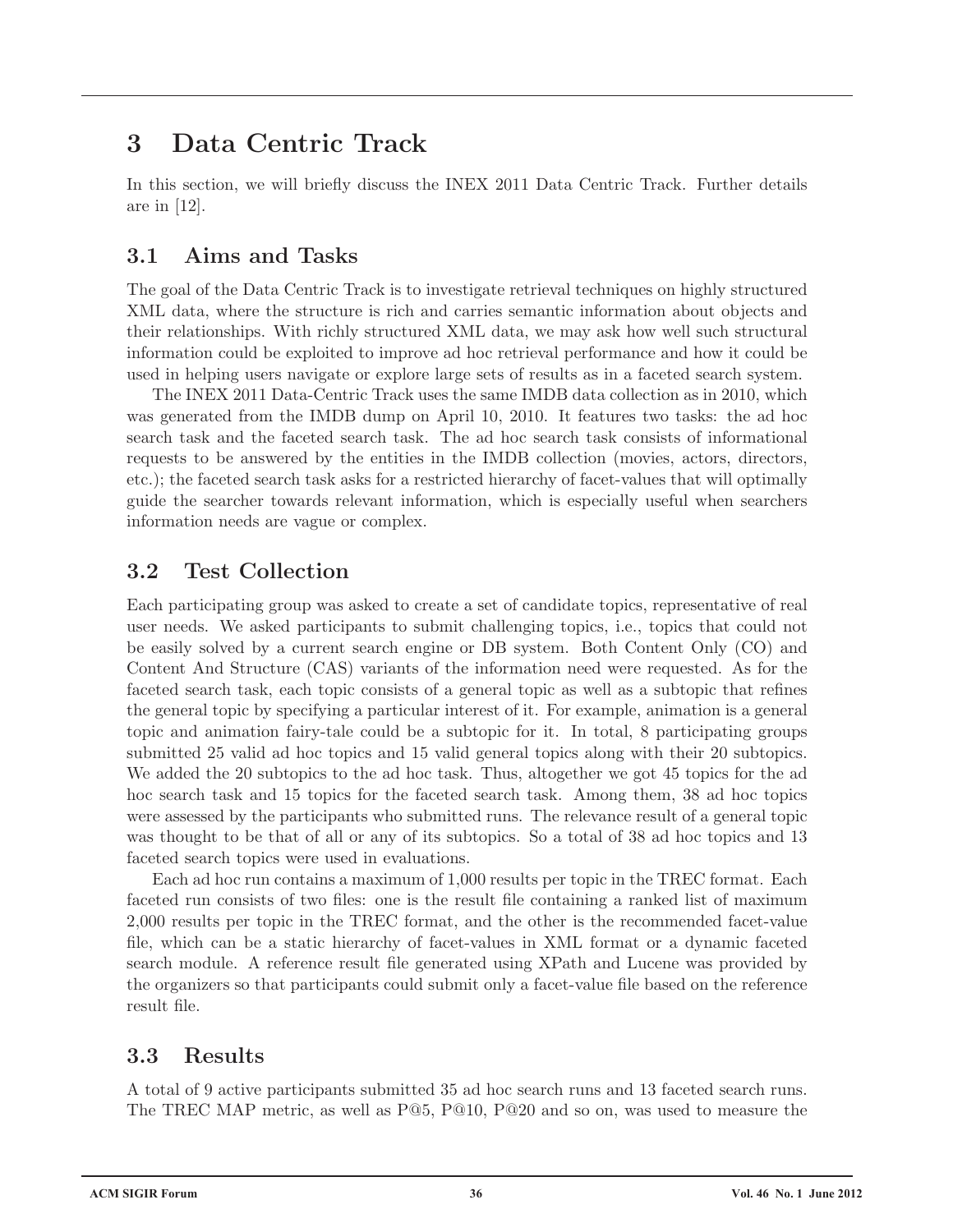performance of all ad hoc runs as whole document retrieval. The best performing runs were submitted by University of Amsterdam and Renmin University of China. They both used the traditional language modeling approaches with no structural information taken into account. However the runs that used structured retrieval models seemed promising in terms of early precisions.

For the faceted search task, since it is the first year, we used two metrics to evaluate the effectiveness of recommended facet-values to gain better understanding to the problem. One metric is the NDCG of facet-values [12]. The NDCG of facet-values is calculated as the NDCG of the results covered by these facet-values. Since in computing the NDCG we considered only the top ten results covered by each facet-value and also limited the number of facet-values to be evaluated to 10, most runs were measured as 0. This could be alleviated by computing the NDCG of the whole hierarchy. The other metric is the interaction cost based on a simple user simulation model [10]. We define users interaction cost as the number of results, facets or facet-values that the user examined before he/she encounters the first relevant result, which is similar to the Reciprocal Rank metric in traditional IR. The best run measured by the interaction cost was from University of Amsterdam, which was based on a result file generated by Indri however. Of all the runs based on the reference result file, the best one was from Renmin University of China, which used a simple redundancy-based approach to recommend facet-values.

### **3.4 Outlook**

The track will be run in 2012, with the name changed to Linked Data Track since we switch the data collection from IMDB to Wikipedia pages plus DBpedia data. We expect to see more complex tasks that require closer interconnection between IR and DB techniques.

# **4 Question Answering Track**

In this section, we will briefly discuss the INEX 2011 Question Answering Track that focused on contextualizing tweets. Further details are in [8].

### **4.1 Aims and Tasks**

Since 2008, Question Answering (QA) track at INEX moved into an attempt to bring together Focused Information Retrieval (FIR) intensively experimented in other INEX tracks (previous ad-hoc tracks and this year snippet track) on the one hand, and topic oriented summarization tasks as defined in NIST Text Analysis Conferences (TAC) [2] on the other hand. Like in recent FIR INEX tasks, the corpus is a clean XML extraction of the content of a dump from Wikipedia. However QA track at INEX differs from current FIR and TAC summarization tasks on the evaluation metrics they use to measure both informativeness and readability. Following [6, 7], informativeness measure is based on lexical overlap between a pool of relevant passages (RPs) and participant summaries. Once the pool of relevant passages is constituted, the process is automatic and can be applied to unofficial runs. The release of these pools is one of the main contributions of INEX QA track. By contrast, readability evaluation is completely manual and cannot be reproduced on unofficial runs. It is based on questionnaires pointing out possible syntax problems, broken anaphora, massive redundancy or other major readability problems.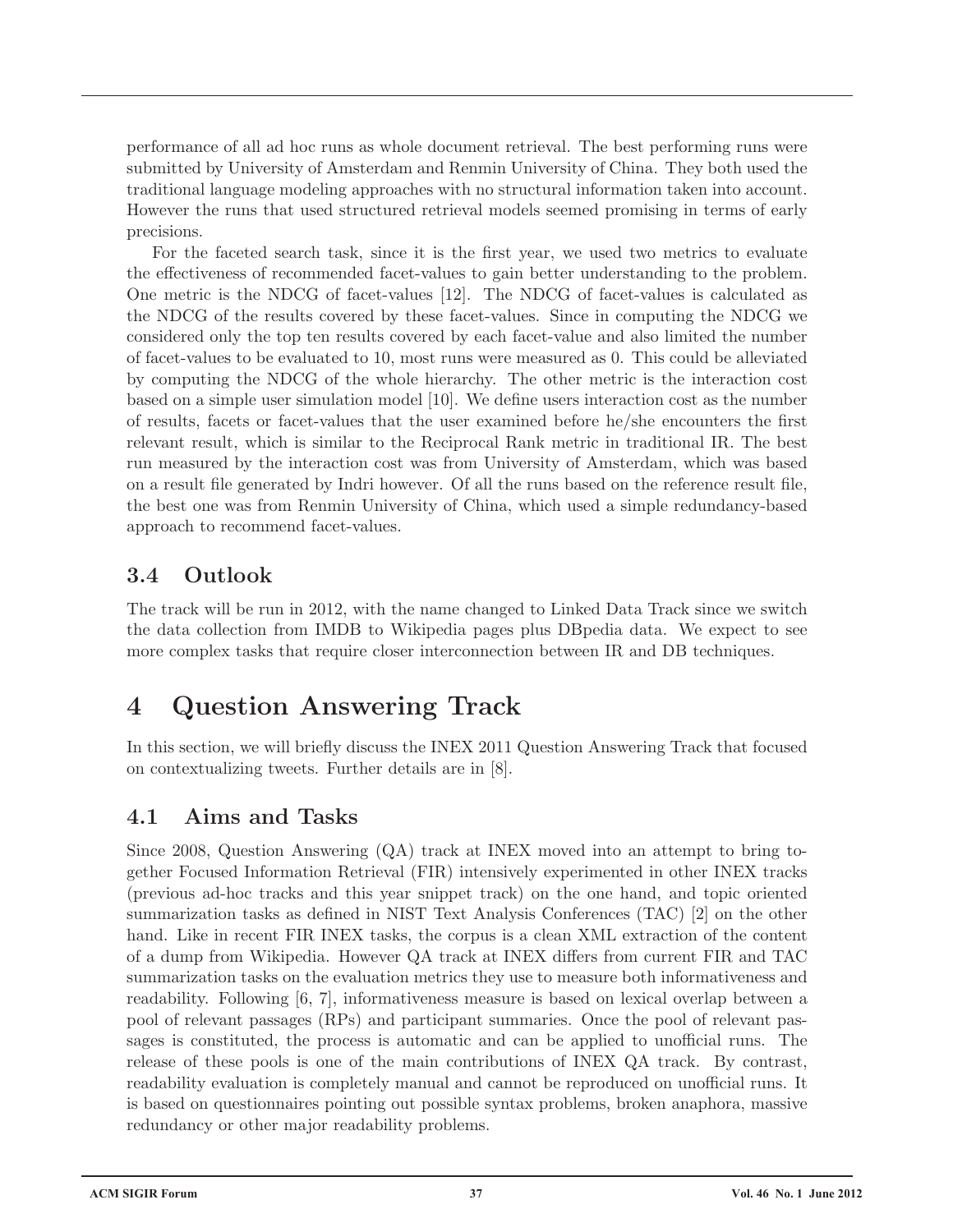Therefore QA tasks at INEX moved from the usual IR *query / document* paradigm towards *information need / text answer*. More specifically, the task to be performed by the participating groups of INEX 2011 was contextualizing tweets, *i.e.*, answering questions of the form "what is this tweet about?". Answers could contain up to 500 words and needed to be a concatenation of textual passages from the Wikipedia dump.

### **4.2 Results**

This year, participants had to contextualize 132 tweets from the New York Times (NYT). Informativeness of answers has been evaluated, as well as their readability. 13 teams from 6 countries actively participated to this track.

Informativeness evaluation has been performed by organizers on a pool of 50 topics. For each of these topics, all passages submitted have been evaluated. To check that the resulting pool of relevant answers is sound, a second automatic evaluation for informativeness of summaries has been carried out with respect to a reference made of the NYT article corresponding to the topic.

Like in the 2010 edition, we intended to use the Kullback-Leibler divergence as described in [6, 7] to evaluate the informativeness of short summaries based on a bunch of highly relevant documents. However, in 2010, references were made of complete Wikipedia pages, therefore the textual content was much longer than summaries and smoothing did not introduce too much noise. This is not the case with the 2011 assessments. For some topics, the amount of relevant passages is very low, less than the maximal summary length. We thus simply considered absolute log-diff between frequencies. Dissimilarity values are very closed, however differences are often statistically significant.

A complete baseline system based on a Indri Index and TreeTagger was provided to participants. The three top ranked runs did not use it meanwhile all other runs improving the baseline used it only to query the Indri Index, some applying special query expansion techniques. None of the participants used this year the baseline summarization system which ranks 7th among all runs when returning full sentences and 19th when returning only noun phrases.

### **4.3 Outlook**

The tweet contextualization task will continue at INEX 2012 with same methodology and baseline but on a much wider range of tweet types.

# **5 Relevance Feedback Track**

In this section, we will briefly discuss the INEX 2011 Relevance Feedback track. Further details are in [1].

### **5.1 Aims and Task**

The Relevance Feedback track, run for the second time, involves the submission of relevance feedback algorithms by participants. These algorithms interface with an evaluation platform made available to participating organizations which simulates an end user of a search engine.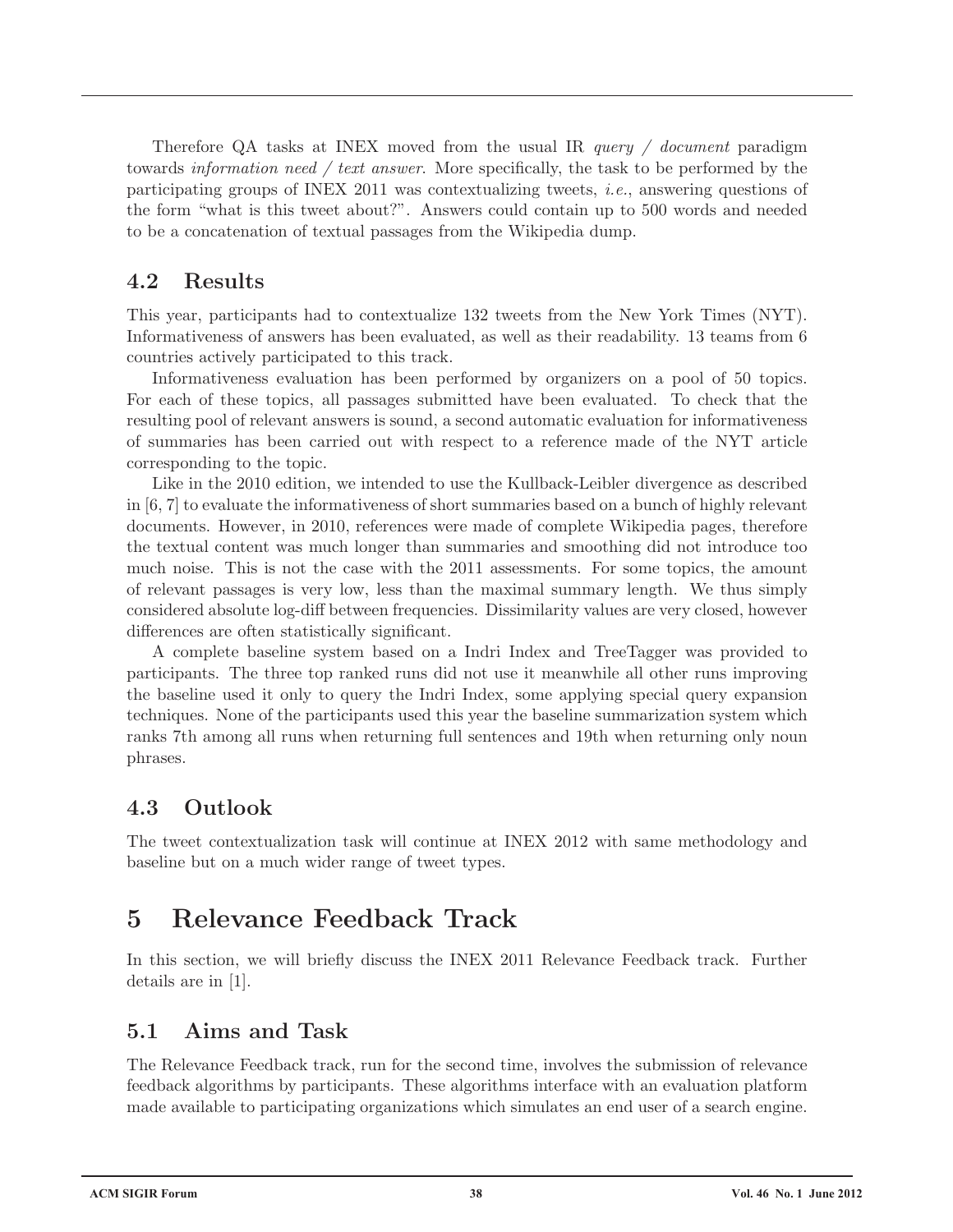The relevance feedback algorithms are presented with a number of topics and for each topic they must provide the user with the next most relevant document that has not already been returned. After seeing each document, the evaluation platform will inform the algorithm which parts of the document, if any, are relevant to the search. The algorithm may then use this information to rerank results and provide more relevant documents in the future.

### **5.2 Test Collection**

This track was run in identical fashion to the INEX 2010 Relevance Feedback track. Participating organizations submit a *relevance feedback module* (RFM) in the form of a Java library. Each RFM implements a particular algorithm for ranking and reranking a list of provided documents according to feedback passed to it. The RFMs are each evaluated by an *evaluation platform* (EP) that links the RFMs, provides them with a hitherto unknown set of documents and simulates a user making use of the system, looking through the documents returned by the RFM and providing relevance judgments based on preexisting relevance assessments. The RFMs are then scored based on how well they returned relevant information to the simulated user.

The main innovation between the INEX 2010 and 2011 versions of the track was the availability of a native client module that would interface with a relevance feedback module written in another programming language. This was to address the issues involved with requiring all relevance feedback modules to be written in Java.

### **5.3 Results**

Two groups submitted a total of four Relevance Feedback Modules to the 2011 version of the track (down from 10 groups in 2010) due to the track running particularly late. QUT resubmitted the reference Relevance Feedback Module described in the next paragraph while the University of Otago submitted three native client submissions using the supplied driver. As with the INEX 2010 version of the track, a Lucene-based reference module was provided by QUT. This reference module used a scrolling character buffer which was filled with relevant passages and filtered for popular terms (ranked by term frequency), which were used to expand the search query. The University of Otago made three submissions of a native client that uses the ATIRE search engine with various settings, including Rocchio pseudorelevance feedback and tuning. These submissions did not incorporate the supplied feedback, leaving the reference module as the only submission to use this information. The basic module, which incorporated BM25, and the Rocchio pseudo-relevance feedback module achieved nearly identical performance while the tuned version achieved greater early precision.

### **5.4 Outlook**

With the availability of a wide range of effective IR platforms (Lucene, Indry, Terrier, Zettair, Wumpus, Ant, etc.) fewer IR researchers are still building their own systems from scratch. The Feedback Track will continue at INEX 2012, but with the more general aim to promote system and component building by participants, by giving a platform to "show your code."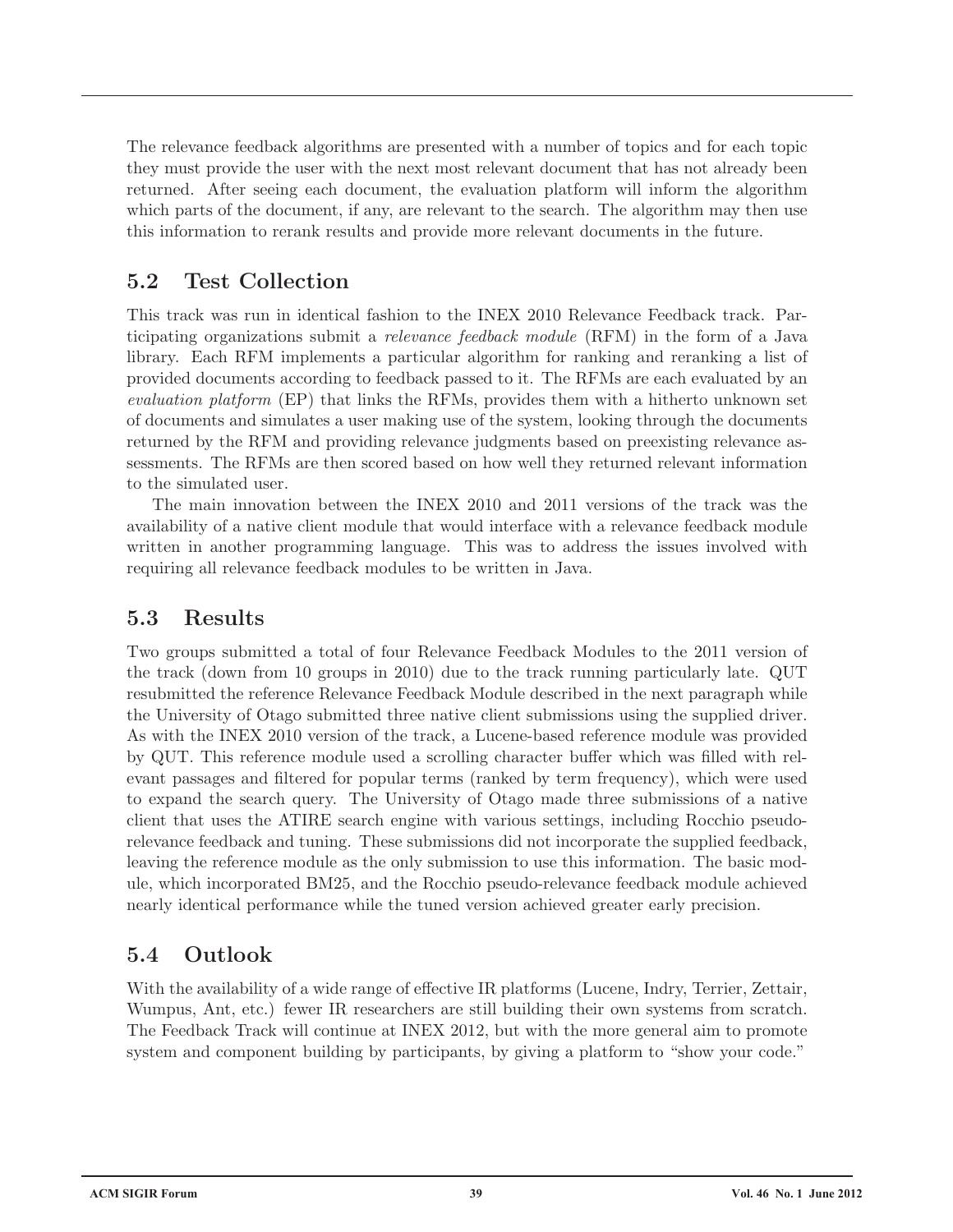# **6 Snippet Retrieval Track**

In this section, we will briefly discuss the INEX 2011 Snippet Retrieval Track. Further details are in [11].

### **6.1 Aims and Task**

The goal of the snippet retrieval track has been to determine how best to generate informative snippets for search results. Such snippets should provide sufficient information to allow the user to determine the relevance of each document, without needing to view the document itself, allowing the user to quickly find what they are looking for. The task was to return a ranked list of documents for the requested topic to the user, and with each document, a corresponding text snippet describing the document. Each run was allowed to return up to 500 documents per topic, with a maximum of 300 characters per snippet.

### **6.2 Test Collection**

The Snippet Retrieval Track uses the INEX Wikipedia collection introduced in 2009 — an XML version of the English Wikipedia, based on a dump taken on 8 October 2008, and semantically annotated as described by Schenkel et al. [9]. This corpus contains 2,666,190 documents. A set of 50 topics were taken from the INEX 2009 Ad Hoc Track [3]. Each topic contains a short content only (CO) query, a content and structure (CAS) query, a phrase title, a one line description of the search request, and a narrative with a detailed explanation of the information need, the context and motivation of the information need, and a description of what makes a document relevant or not.

To determine the effectiveness of the returned snippets at their goal of allowing a user to determine the relevance of the underlying document, manual assessment has been used. The documents for each topic were manually assessed for relevance based on the snippets alone, as the goal is to determine the snippet's ability to provide sufficient information about the document. Each topic within a submission was assigned an assessor. The assessor, after reading the details of the topic, read through the top 100 returned snippets, and judged which of the underlying documents seemed relevant based on the snippets. To avoid bias introduced by assessing the same topic more than once in a short period of time, and to ensure that each submission is assessed by the same assessors, the runs were shuffled in such a way that each assessment package contained one run from each topic, and one topic from each submission.

Submissions were evaluated by comparing the snippet-based relevance judgements with the existing document-based relevance judgements, which were treated as a ground truth. The primary evaluation metric used is the geometric mean of recall and negative recall (GM). A high value of GM requires a high value in recall and negative recall — i.e. the snippets must help the user to accurately predict both relevant and irrelevant documents. If a submission has high recall but zero negative recall (e.g. in the case that everything is judged relevant), GM will be zero. Likewise, if a submission has high negative recall but zero recall (e.g. in the case that everything is judged irrelevant), GM will be zero.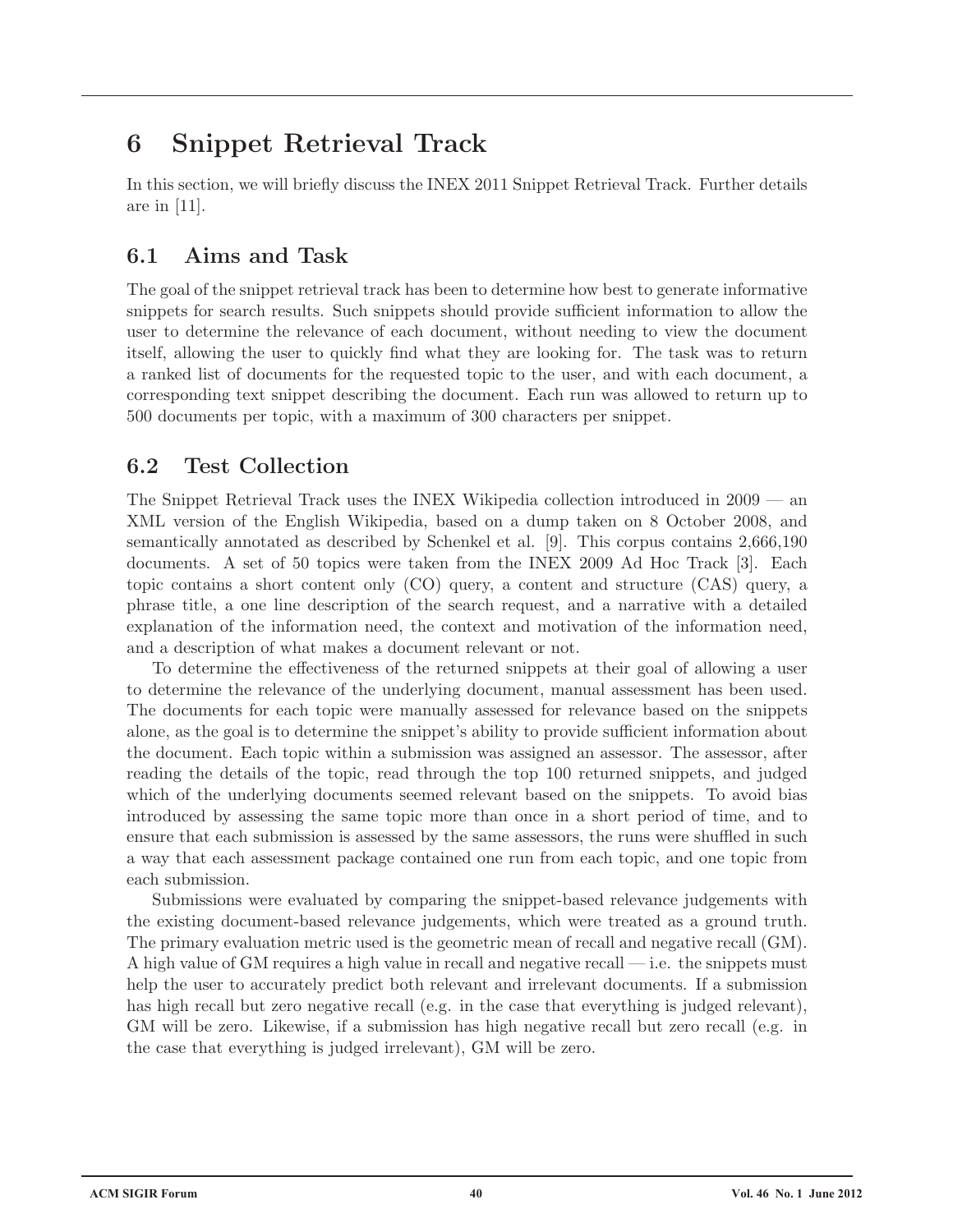### **6.3 Results**

In total, 44 runs were accepted from a total of 56 runs submitted. These runs came from 9 different groups, based in 7 different countries. The highest ranked run was 'p72-LDKE-1111', submitted by the Jiangxi University of Finance and Economics. No run scored higher than 47% in recall, with an average of 35%. This indicates that poor snippets were causing users to miss more than half of all relevant results. Negative recall was high, with no run scoring below 80%, signifying that users are able to identify most irrelevant results based on snippets. We refer to [11] for further details and analysis of the results.

## **6.4 Outlook**

The captioning problem in IR is far from solved, and the snippet retrieval track will continue at INEX 2012.

# **7 Envoi**

This complete our walk-through of the five tracks of INEX 2011. The tracks cover various aspects of focused retrieval in a wide range of information retrieval tasks. This report has only touched upon the various approaches applied to these tasks, and their effectiveness. The formal proceedings of INEX 2011 are being published in the Springer LNCS series [4]. This volume contains both the track overview papers, as well as the papers of the participating groups. The main result of INEX 2011, however, is a great number of test collections that can be used for future experiments.

INEX 2012 will see some exciting changes. After ten INEX workshops organized as a stand-alone event, INEX decided to team up with CLEF, and the INEX 2012 workshop will be held during CLEF in Rome on September 17–20. The schedule for INEX 2012 is therefore earlier than in previous years, and at the time of writing INEX 2012 has started and will continue the tracks of INEX 2011 with a number of exciting innovations. The Social Book Search track will continue exploring the relative value of formal description and social media for search and recommendation. The Data Centric Track will evolve into a Linked Data Track focusing on http://dbpedia.org/ and http://en.wikipedia.org/. The Question Answering track lost it's or original QA focus and continue with tweet or post contextualization. The Feedback track will continue and widen its scope to other IR system components—e.g., "show me your code." And the Snippet track will continue to look at effective forms of captioning conveying the relevance of complex search results.

# **References**

- [1] T. Chappell and S. Geva. Overview of the INEX 2011 relevance feedback track. In Geva et al. [4].
- [2] H. Dang. Overview of the TAC 2008 Opinion Question Answering and Summarization Tasks. In *Proc. of the First Text Analysis Conference*, 2008.
- [3] S. Geva, J. Kamps, M. Lethonen, R. Schenkel, J. Thom, and A. Trotman. Overview of the INEX 2009 ad hoc track. In S. Geva, J. Kamps, and A. Trotman, editors, *Focused Retrieval and Evaluation*, volume 6203 of *LNCS*, pages 4–25. Springer, 2010.